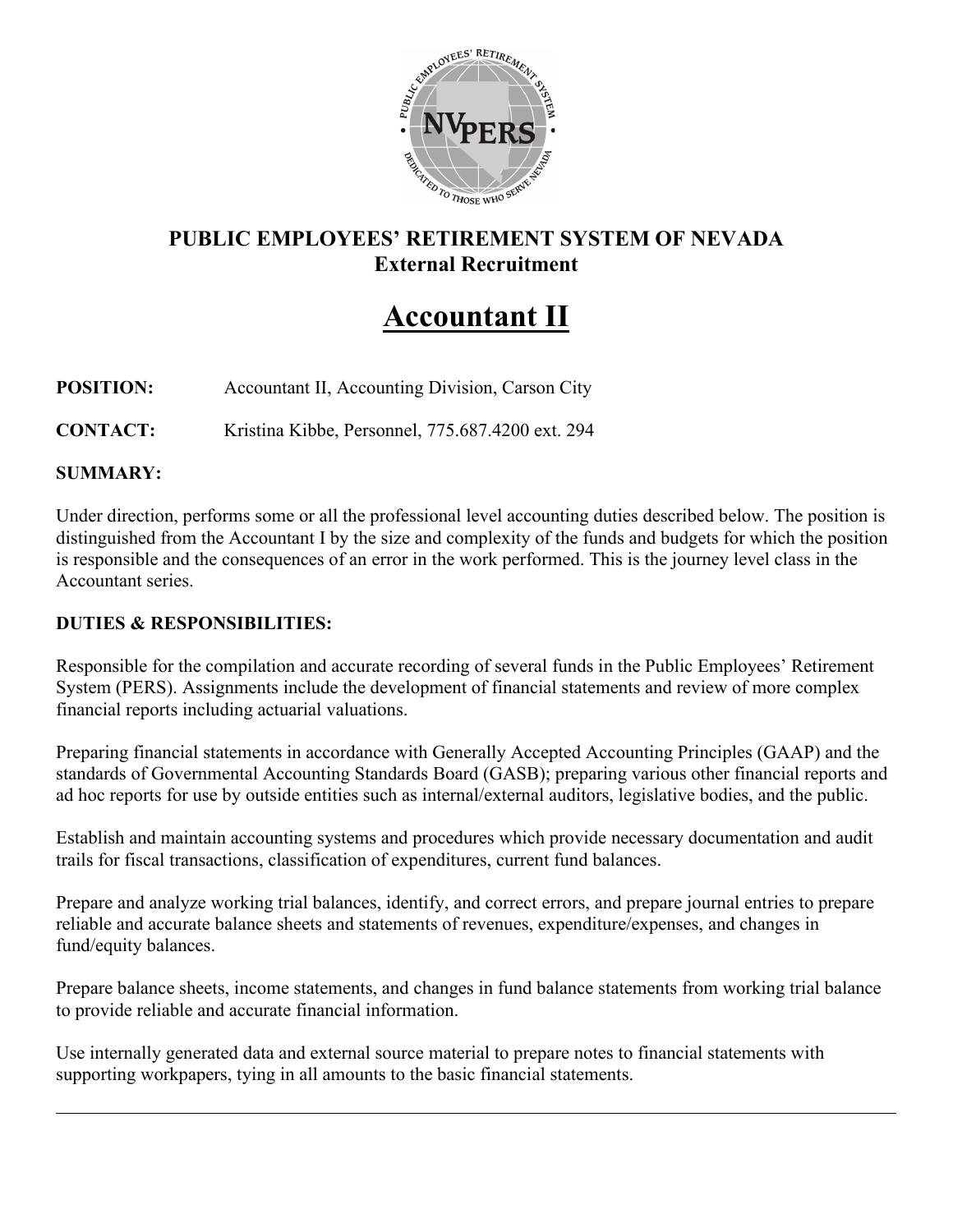Establish internal accounting procedures for preparing financial statements and managing workflow to ensure compliance with governmental accounting statutes, regulations, policies, and principles.

Provide overall support regarding accounting problems and management information systems; provide advice, consultation, direction, and training to staff; manage PERS accounting functions by developing work plans, assigning work, establishing work performance standards, and evaluating work performance.

Analyze physical data to identify and correct errors; reconcile or supervise the reconciliation of trust accounts, general ledger accounts, bank statements, subledger accounts and other reports.

Schedule and coordinate audit with independent auditors; prepare supporting workpapers and provide other assistance to auditors in periodic audits; review audit reports and write summaries of findings and recommendations; discuss audit findings with agency management and implement audit recommendations.

Review agency fixed asset listings and ensure that current year additions and disposals have been properly reported; reconcile fixed assets purchases to the accounting system and run depreciation schedules.

Perform other duties as assigned.

Note: The physical layout of the PERS Carson City office is approximately 21,424 square feet. The position by its nature requires periods of independent mobility several times in a work shift. For example, the employee would be expected to independently obtain items from the printer and to deliver documents to other departments throughout the office.

## **SKILLS & ABILITIES:**

**Working knowledge of:** Generally Accepted Accounting Principles (GAAP) including cost, managerial fund accounting principles and practices; automated and manual management reporting systems to create output forms and obtain accurate and complete financial information; relevant NRS, payroll processing. **Ability to:** Analyze and interpret financial reports and complex technical financial fiscal data; develop procedures and practices to include work effectiveness; perform complex reconciliations to determine accuracy of account balances; read, understand, and interpret manuals, policies, procedures, statutes, and administrative codes and regulations; contracts, policies, and procedures for complex financial processes. ADP payroll processing a plus. **Skill in:** Communicating verbally to negotiate sensitive issues such as budgeting, contracts, and other fiscal transactions.

## **EDUCATION & EXPERIENCE:**

Bachelor's degree from an accredited college or university in accounting and one year of experience performing professional accounting work; **OR** Bachelor's degree in business administration, finance or related field which included 18 credits in accounting and two years of experience performing professional accounting work; **OR** one year of experience as an Accountant I in Nevada state service and 18 college credits in accounting.

## *INFORMATIONAL NOTE*

- The required 18 college credits in accounting must include six credits of beginning accounting, six credits of intermediate accounting, and six credits of upper division accounting courses.
- Applicants must attach a copy of their college or university transcripts indicating successful completion of required credits in accounting at the time of application.